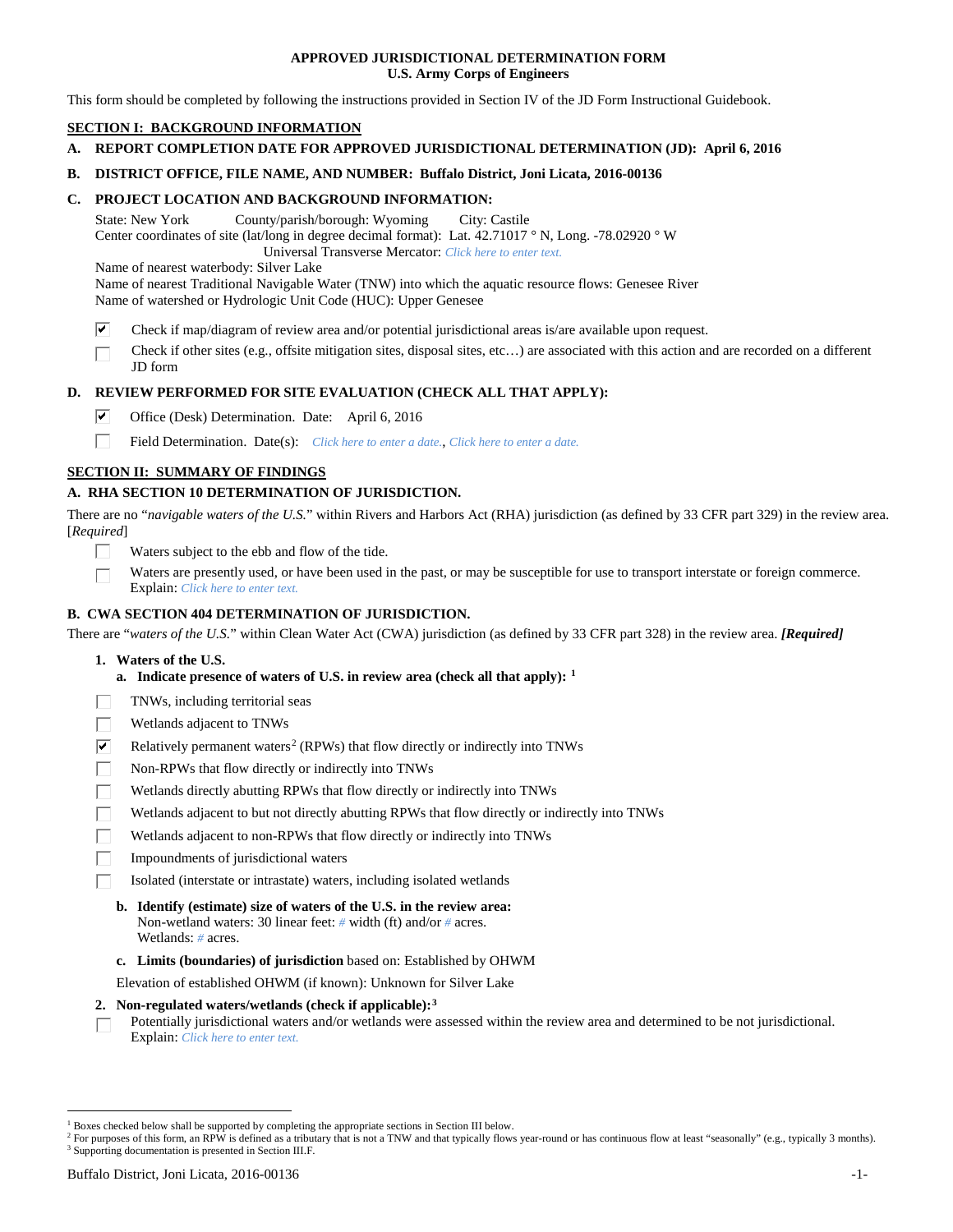## **SECTION III: CWA ANALYSIS**

### **A. TNWs AND WETLANDS ADJACENT TO TNWs**

**The agencies will assert jurisdiction over TNWs and wetlands adjacent to TNWs. If the aquatic resource is a TNW, complete Section III.A.1 and Section III.D.1. only; if the aquatic resource is a wetland adjacent to a TNW, complete Sections III.A.1 and 2 and Section III.D.1.; otherwise, see Section III.B below**.

- **1. TNW**  Identify TNW: *Click here to enter text.*
	- Summarize rationale supporting determination: *Click here to enter text.*
- **2. Wetland adjacent to TNW** Summarize rationale supporting conclusion that wetland is "adjacent": *Click here to enter text.*

## **B. CHARACTERISTICS OF TRIBUTARY (THAT IS NOT A TNW) AND ITS ADJACENT WETLANDS (IF ANY):**

**This section summarizes information regarding characteristics of the tributary and its adjacent wetlands, if any, and it helps determine whether or not the standards for jurisdiction established under Rapanos have been met.** 

**The agencies will assert jurisdiction over non-navigable tributaries of TNWs where the tributaries are "relatively permanent waters" (RPWs), i.e. tributaries that typically flow year-round or have continuous flow at least seasonally (e.g., typically 3 months). A wetland that directly abuts an RPW is also jurisdictional. If the aquatic resource is not a TNW, but has year-round (perennial) flow, skip to Section III.D.2. If the aquatic resource is a wetland directly abutting a tributary with perennial flow, skip to Section III.D.4.**

**A wetland that is adjacent to but that does not directly abut an RPW requires a significant nexus evaluation. Corps districts and EPA regions will include in the record any available information that documents the existence of a significant nexus between a relatively permanent tributary that is not perennial (and its adjacent wetlands if any) and a traditional navigable water, even though a significant nexus finding is not required as a matter of law.**

**If the waterbody[4](#page-1-0) is not an RPW, or a wetland directly abutting an RPW, a JD will require additional data to determine if the waterbody has a significant nexus with a TNW. If the tributary has adjacent wetlands, the significant nexus evaluation must consider the tributary in combination with all of its adjacent wetlands. This significant nexus evaluation that combines, for analytical purposes, the tributary and all of its adjacent wetlands is used whether the review area identified in the JD request is the tributary, or its adjacent wetlands, or both. If the JD covers a tributary with adjacent wetlands, complete Section III.B.1 for the tributary, Section III.B.2 for any onsite wetlands, and Section III.B.3 for all wetlands adjacent to that tributary, both onsite and offsite. The determination whether a significant nexus exists is determined in Section III.C below.**

**1. Characteristics of non-TNWs that flow directly or indirectly into TNW**

**(i) General Area Conditions:**

Watershed size: *# Choose an item.* Drainage area: *# Choose an item.*

Average annual rainfall: *#* inches Average annual snowfall: *#* inches

### **(ii) Physical Characteristics:**

- (a) Relationship with TNW:
	- Tributary flows directly into TNW. Г.

Tributary flows through *Choose an item.* tributaries before entering TNW.

Project waters are *Choose an item.* river miles from TNW. Project waters are *Choose an item.* river miles from RPW. Project waters are *Choose an item.* aerial (straight) miles from TNW. Project waters are *Choose an item.* aerial (straight) miles from RPW. Project waters cross or serve as state boundaries. Explain: *Click here to enter text.*

Identify flow route to TNW[5:](#page-1-1) *Click here to enter text.* Tributary stream order, if known: *Click here to enter text.*

(b) General Tributary Characteristics (check all that apply):

**Tributary** is:  $\Box$  Natural

- Artificial (man-made). Explain: *Click here to enter text.*
- Manipulated (man-altered). Explain: *Click here to enter text.*

<span id="page-1-1"></span><span id="page-1-0"></span><sup>&</sup>lt;sup>4</sup> Note that the Instructional Guidebook contains additional information regarding swales, ditches, washes, and erosional features generally and in the arid West. <sup>5</sup> Flow route can be described by identifying, e.g., tributary a, which flows through the review area, to flow into tributary b, which then flows into TNW.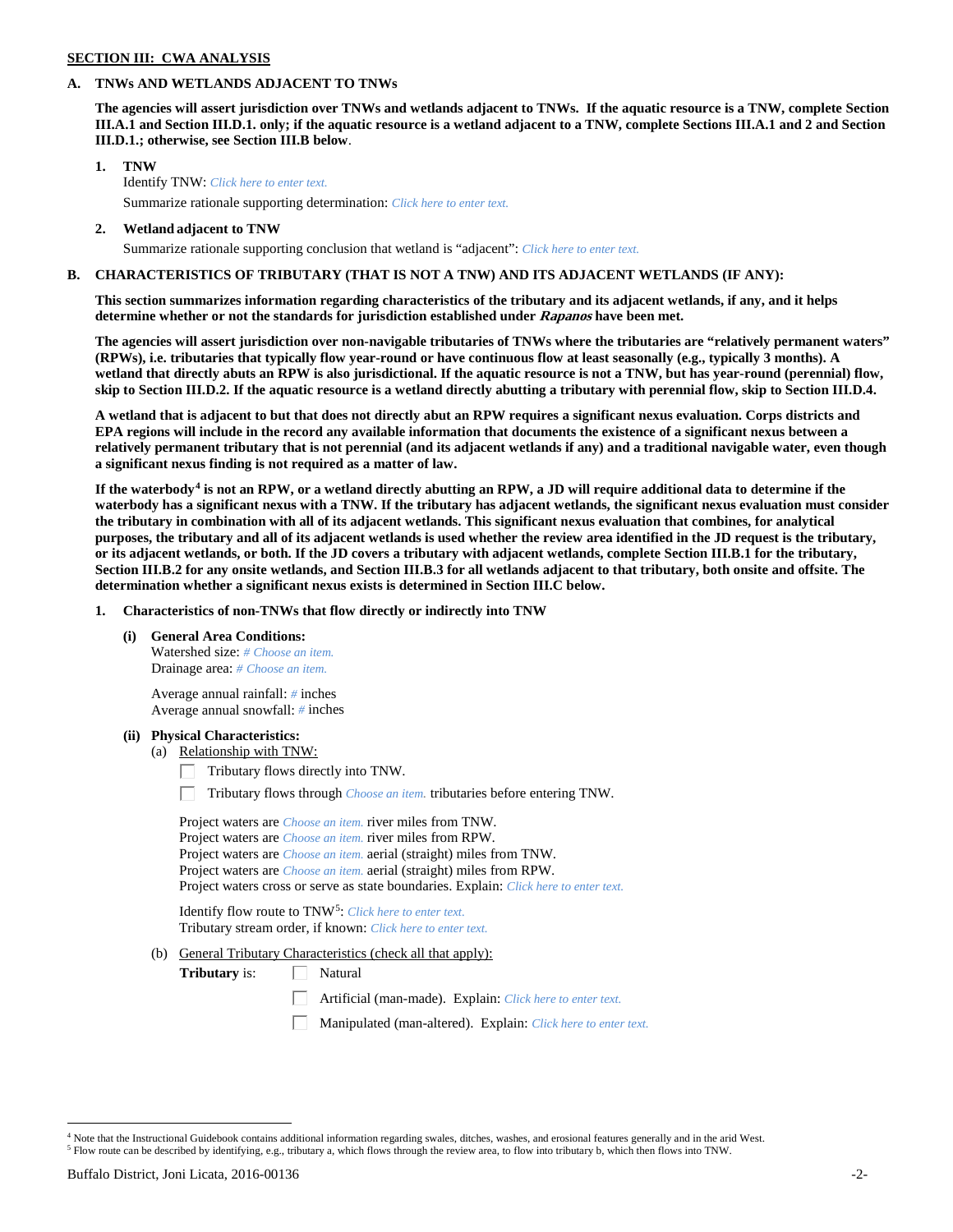| Tributary properties with respect to top of bank (estimate):<br>Average width: # feet<br>Average depth: $#$ feet<br>Average side slopes: Choose an item.                                                                                                                                                                                                                                                                                                                                                                                                                                                                                                                                                              |
|-----------------------------------------------------------------------------------------------------------------------------------------------------------------------------------------------------------------------------------------------------------------------------------------------------------------------------------------------------------------------------------------------------------------------------------------------------------------------------------------------------------------------------------------------------------------------------------------------------------------------------------------------------------------------------------------------------------------------|
| Primary tributary substrate composition (check all that apply):<br>Silts<br>Sands<br>Concrete<br>Cobbles<br>Gravel<br>Muck<br>Bedrock<br>Vegetation. Type/% cover: Click here to enter text.<br>L                                                                                                                                                                                                                                                                                                                                                                                                                                                                                                                     |
| Other. Explain: Click here to enter text.<br>Tributary condition/stability [e.g., highly eroding, sloughing banks]. Explain: Click here to enter text.<br>Presence of run/riffle/pool complexes. Explain: Click here to enter text.<br>Tributary geometry: Choose an item.<br>Tributary gradient (approximate average slope): #%                                                                                                                                                                                                                                                                                                                                                                                      |
| $(c)$ Flow:<br>Tributary provides for: Choose an item.<br>Estimate average number of flow events in review area/year: Choose an item.<br>Describe flow regime: Click here to enter text.<br>Other information on duration and volume: Click here to enter text.                                                                                                                                                                                                                                                                                                                                                                                                                                                       |
| <b>Surface flow is:</b> <i>Choose an item.</i> <b>Characteristics:</b> <i>Click here to enter text.</i>                                                                                                                                                                                                                                                                                                                                                                                                                                                                                                                                                                                                               |
| Subsurface flow: Choose an item. Explain findings: Click here to enter text.<br>Dye (or other) test performed: Click here to enter text.                                                                                                                                                                                                                                                                                                                                                                                                                                                                                                                                                                              |
| Tributary has (check all that apply):<br>Bed and banks<br>OHWM <sup>6</sup> (check all indicators that apply):<br>clear, natural line impressed on the bank $\Box$<br>the presence of litter and debris<br>changes in the character of soil<br>destruction of terrestrial vegetation<br>the presence of wrack line<br>shelving<br>vegetation matted down, bent, or absent<br>sediment sorting<br>leaf litter disturbed or washed away<br>scour<br>sediment deposition<br>multiple observed or predicted flow events<br>water staining<br>abrupt change in plant community Click here to enter text.<br>other (list): Click here to enter text.<br>Discontinuous OHWM. <sup>7</sup> Explain: Click here to enter text. |
| If factors other than the OHWM were used to determine lateral extent of CWA jurisdiction (check all that apply):<br>High Tide Line indicated by:<br>Mean High Water Mark indicated by:<br>L<br>oil or scum line along shore objects<br>survey to available datum;<br>fine shell or debris deposits (foreshore)<br>physical markings;<br>physical markings/characteristics<br>vegetation lines/changes in vegetation types.<br>tidal gauges<br>other (list): Click here to enter text.                                                                                                                                                                                                                                 |
| (iii) Chemical Characteristics:                                                                                                                                                                                                                                                                                                                                                                                                                                                                                                                                                                                                                                                                                       |

Characterize tributary (e.g., water color is clear, discolored, oily film; water quality; general watershed characteristics, etc.). Explain: *Click here to enter text.*

Identify specific pollutants, if known: *Click here to enter text.*

<span id="page-2-1"></span><span id="page-2-0"></span> <sup>6</sup> <sup>6</sup>A natural or man-made discontinuity in the OHWM does not necessarily sever jurisdiction (e.g., where the stream temporarily flows underground, or where the OHWM has been removed by development or agricultural practices). Where there is a break in the OHWM that is unrelated to the waterbody's flow regime (e.g., flow over a rock outcrop or through a culvert), the agencies will look for indicators of flow above and below the break. 7 Ibid.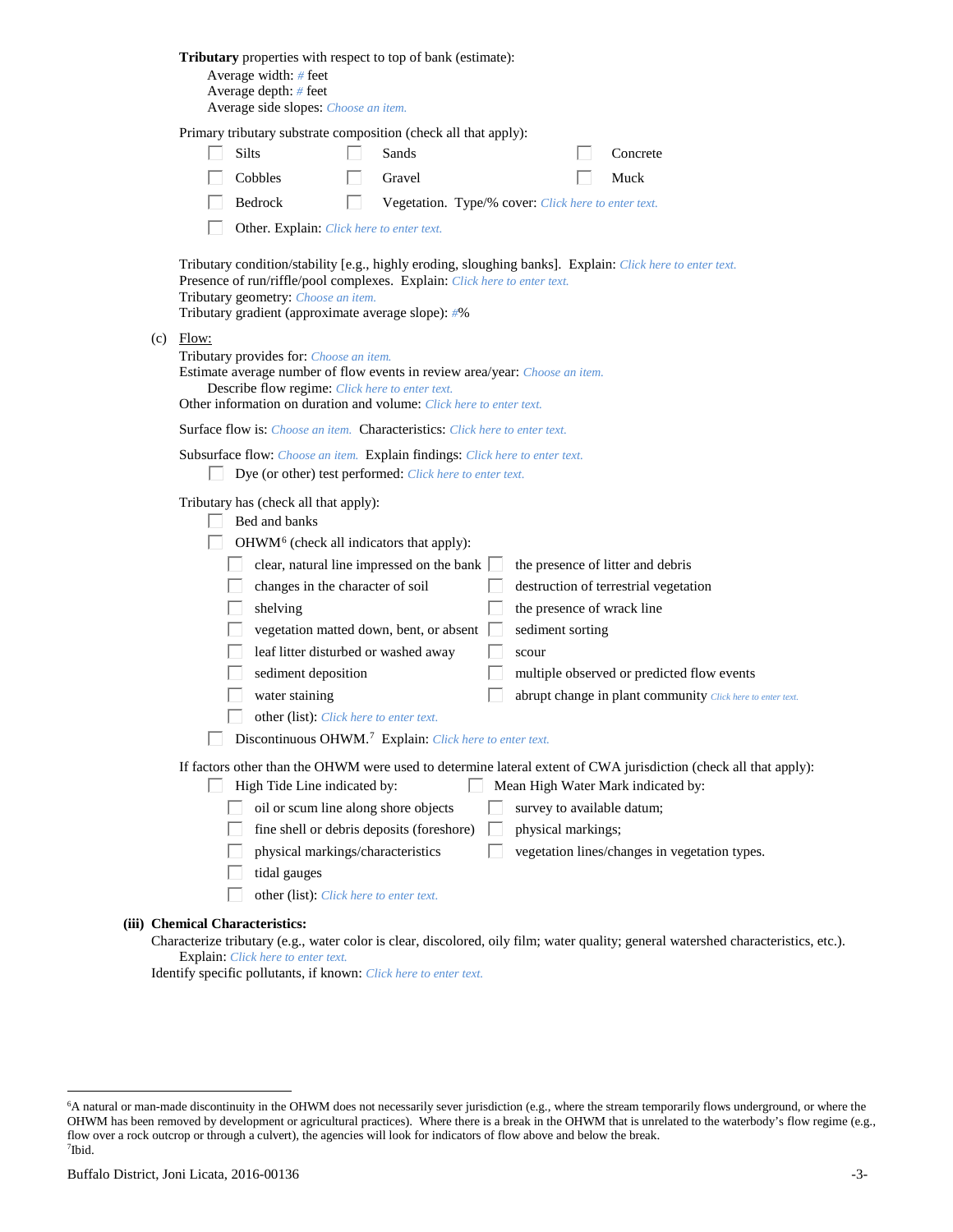### **(iv) Biological Characteristics. Channel supports (check all that apply):**

- Riparian corridor. Characteristics (type, average width): *Click here to enter text.*
- Wetland fringe. Characteristics: *Click here to enter text.*
- $\Box$  Habitat for:
	- Federally Listed species. Explain findings: *Click here to enter text.*
	- Fish/spawn areas. Explain findings: *Click here to enter text.*
	- Other environmentally-sensitive species. Explain findings: *Click here to enter text.*
	- $\Box$ Aquatic/wildlife diversity. Explain findings: *Click here to enter text.*

#### **2. Characteristics of wetlands adjacent to non-TNW that flow directly or indirectly into TNW**

#### **(i) Physical Characteristics:**

(a) General Wetland Characteristics: Properties: Wetland size: *#* acres Wetland type. Explain: *Click here to enter text.* Wetland quality. Explain: *Click here to enter text.* Project wetlands cross or serve as state boundaries. Explain: *Click here to enter text.*

(b) General Flow Relationship with Non-TNW:

Flow is: *Choose an item.* Explain: *Click here to enter text.*

Surface flow is: *Choose an item.* Characteristics: *Click here to enter text.*

Subsurface flow: *Choose an item.* Explain findings: *Click here to enter text.*

- Dye (or other) test performed: *Click here to enter text.*
- (c) Wetland Adjacency Determination with Non-TNW:
	- Directly abutting П.
	- П. Not directly abutting
		- П. Discrete wetland hydrologic connection. Explain: *Click here to enter text.*
		- П. Ecological connection. Explain: *Click here to enter text.*
		- П. Separated by berm/barrier. Explain: *Click here to enter text.*
- (d) Proximity (Relationship) to TNW

Project wetlands are *Choose an item.* river miles from TNW. Project waters are *Choose an item.* aerial (straight) miles from TNW. Flow is from: *Choose an item.* Estimate approximate location of wetland as within the *Choose an item.* floodplain.

#### **(ii) Chemical Characteristics:**

Characterize wetland system (e.g., water color is clear, brown, oil film on surface; water quality; general watershed characteristics; etc.). Explain: *Click here to enter text.*

Identify specific pollutants, if known: *Click here to enter text.*

#### **(iii) Biological Characteristics. Wetland supports (check all that apply):**

- Riparian buffer. Characteristics (type, average width): *Click here to enter text.*
	- Vegetation type/percent cover. Explain: *Click here to enter text.*
	- Habitat for:
		- Federally Listed species. Explain findings: *Click here to enter text*.
		- Fish/spawn areas. Explain findings: *Click here to enter text.*
		- Other environmentally-sensitive species. Explain findings: *Click here to enter text.*  $\Box$
		- $\Box$ Aquatic/wildlife diversity. Explain findings: *Click here to enter text.*

### **3. Characteristics of all wetlands adjacent to the tributary (if any)**

All wetland(s) being considered in the cumulative analysis: *Choose an item.* Approximately (*#*) acres in total are being considered in the cumulative analysis.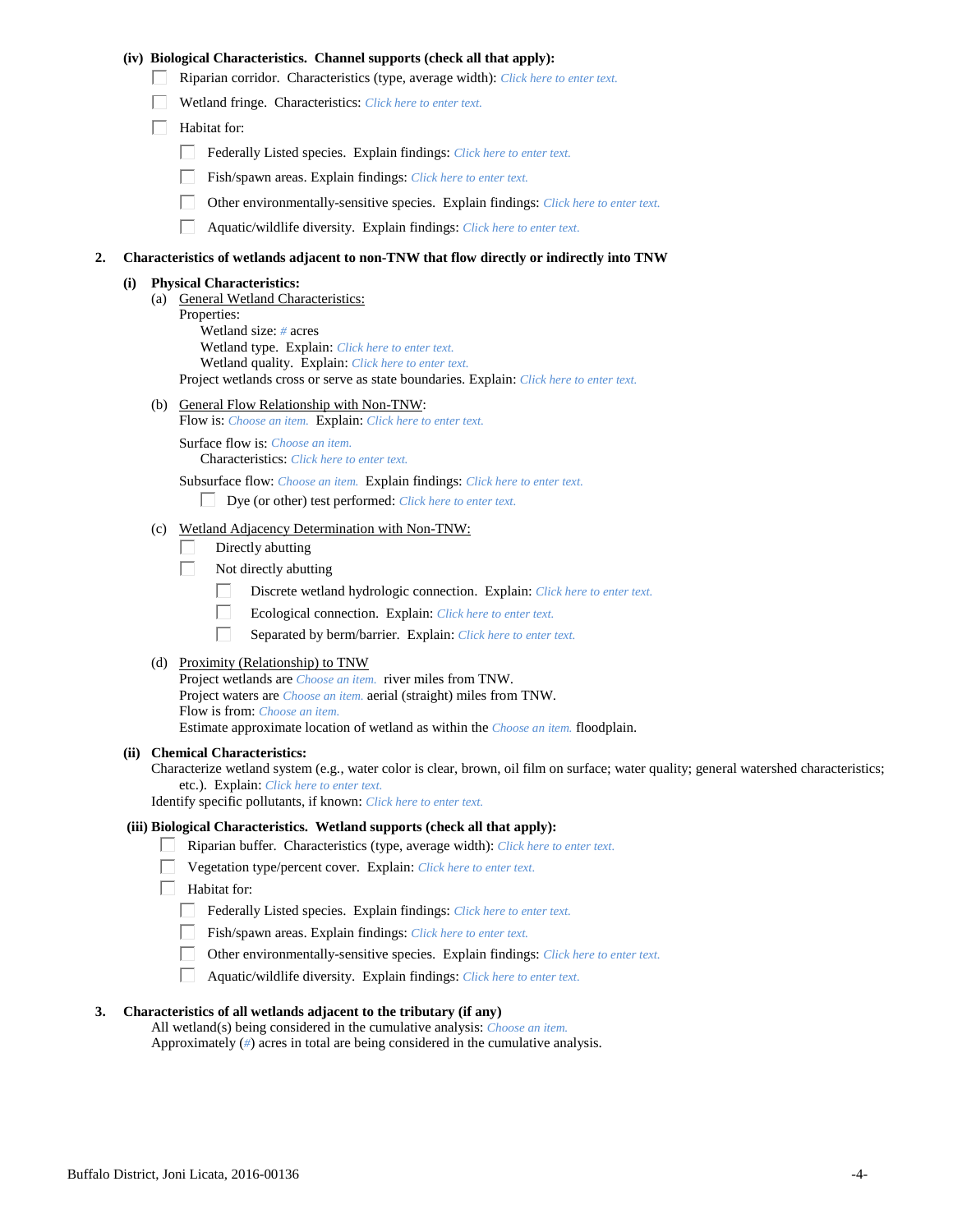For each wetland, specify the following:

| Directly abuts? $(Y/N)$ | Size (in acres) | Directly abuts? $(Y/N)$ | Size (in acres) |
|-------------------------|-----------------|-------------------------|-----------------|
| Y/N                     |                 |                         |                 |
| Y/N                     |                 | Y/N                     |                 |
| Y/N                     |                 | Y/N                     |                 |
| Y/N                     |                 | Y/N                     |                 |

Summarize overall biological, chemical and physical functions being performed: *Click here to enter text.*

## **C. SIGNIFICANT NEXUS DETERMINATION**

**A significant nexus analysis will assess the flow characteristics and functions of the tributary itself and the functions performed by any wetlands adjacent to the tributary to determine if they significantly affect the chemical, physical, and biological integrity of a TNW. For each of the following situations, a significant nexus exists if the tributary, in combination with all of its adjacent wetlands, has more than a speculative or insubstantial effect on the chemical, physical and/or biological integrity of a TNW. Considerations when evaluating significant nexus include, but are not limited to the volume, duration, and frequency of the flow of water in the tributary and its proximity to a TNW, and the functions performed by the tributary and all its adjacent wetlands. It is not appropriate to determine significant nexus based solely on any specific threshold of distance (e.g. between a tributary and its adjacent wetland or between a tributary and the TNW). Similarly, the fact an adjacent wetland lies within or outside of a floodplain is not solely determinative of significant nexus.** 

### **Draw connections between the features documented and the effects on the TNW, as identified in the** *Rapanos* **Guidance and discussed in the Instructional Guidebook. Factors to consider include, for example:**

- Does the tributary, in combination with its adjacent wetlands (if any), have the capacity to carry pollutants or flood waters to TNWs, or to reduce the amount of pollutants or flood waters reaching a TNW?
- Does the tributary, in combination with its adjacent wetlands (if any), provide habitat and lifecycle support functions for fish and other species, such as feeding, nesting, spawning, or rearing young for species that are present in the TNW?
- Does the tributary, in combination with its adjacent wetlands (if any), have the capacity to transfer nutrients and organic carbon that support downstream foodwebs?
- Does the tributary, in combination with its adjacent wetlands (if any), have other relationships to the physical, chemical, or biological integrity of the TNW?

### *Note: the above list of considerations is not inclusive and other functions observed or known to occur should be documented below:*

- **1. Significant nexus findings for non-RPW that has no adjacent wetlands and flows directly or indirectly into TNWs.** Explain findings of presence or absence of significant nexus below, based on the tributary itself, then go to Section III.D: *Click here to enter text.*
- **2. Significant nexus findings for non-RPW and its adjacent wetlands, where the non-RPW flows directly or indirectly into TNWs.**  Explain findings of presence or absence of significant nexus below, based on the tributary in combination with all of its adjacent wetlands, then go to Section III.D: *Click here to enter text.*
- **3. Significant nexus findings for wetlands adjacent to an RPW but that do not directly abut the RPW.** Explain findings of presence or absence of significant nexus below, based on the tributary in combination with all of its adjacent wetlands, then go to Section III.D: *Click here to enter text.*

# **D. DETERMINATIONS OF JURISDICTIONAL FINDINGS. THE SUBJECT WATERS/WETLANDS ARE (CHECK ALL THAT APPLY):**

- **1. TNWs and Adjacent Wetlands.** Check all that apply and provide size estimates in review area:
	- TNWs: *#* linear feet *#* width (ft), Or, *#* acres.
	- $\Box$ Wetlands adjacent to TNWs: *#* acres.

## **2. RPWs that flow directly or indirectly into TNWs.**

- $\triangledown$  Tributaries of TNWs where tributaries typically flow year-round are jurisdictional. Provide data and rationale indicating that tributary is perennial: Silver Lake shows up as a perennial waterway on the Castile, New York, USGS Quadrangle Map. Silver Lake flows into the Silver Lake Outlet, which flows into the Genesee River. The Genesee River is a Traditional Navigable Waterway.
- Tributaries of TNW where tributaries have continuous flow "seasonally" (e.g., typically three months each year) are jurisdictional. Data supporting this conclusion is provided at Section III.B. Provide rationale indicating that tributary flows seasonally: *Click here to enter text.*.

Provide estimates for jurisdictional waters in the review area (check all that apply):

- $\triangledown$  Tributary waters: 30 linear feet # width (ft).
- Other non-wetland waters: *#* acres.

Identify type(s) of waters: *Click here to enter text.*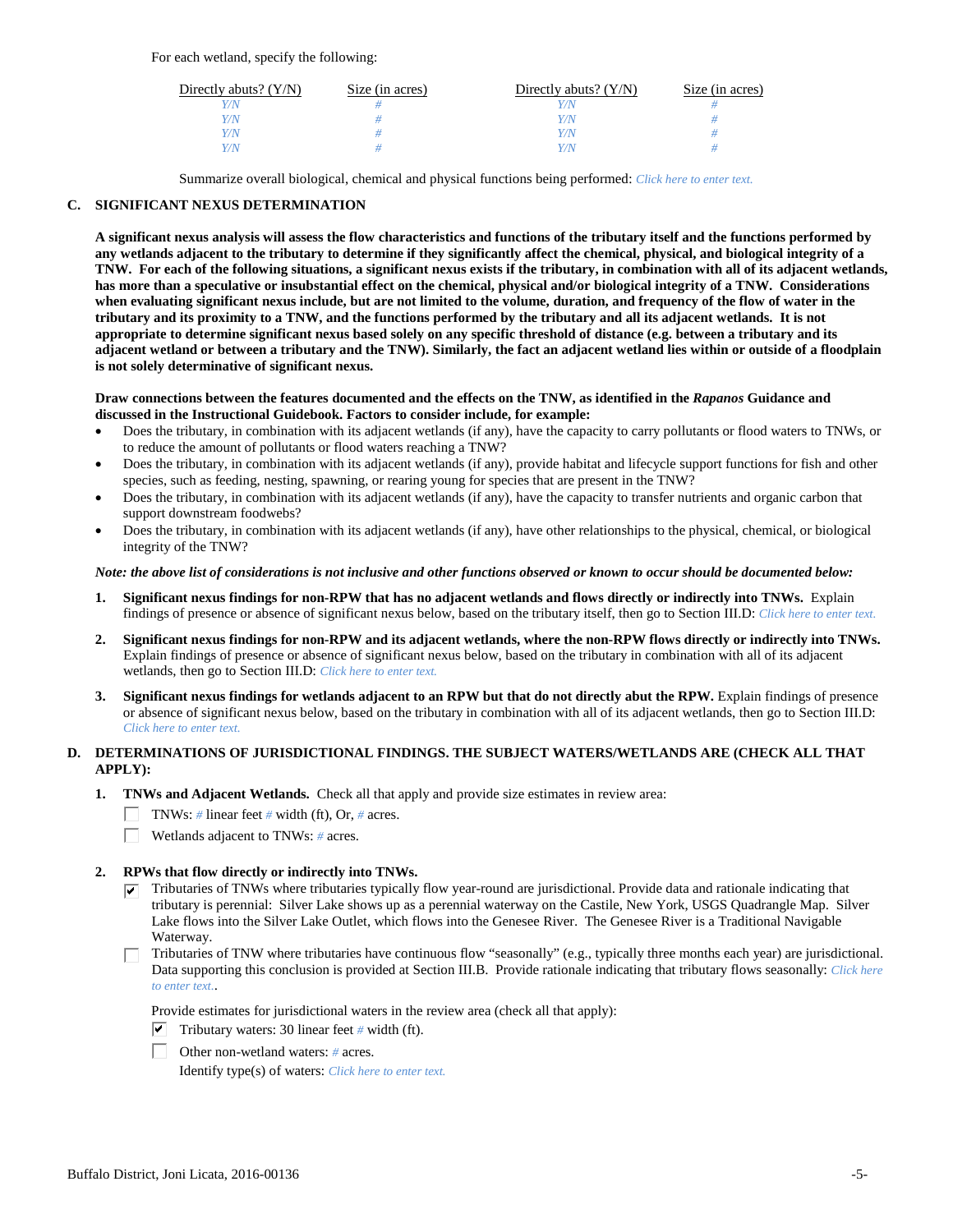### **3. Non-RPWs[8](#page-5-0) that flow directly or indirectly into TNWs.**

Waterbody that is not a TNW or an RPW, but flows directly or indirectly into a TNW, and it has a significant nexus with a TNW is jurisdictional. Data supporting this conclusion is provided at Section III.C.

Provide estimates for jurisdictional waters within the review area (check all that apply):

- Tributary waters: *#* linear feet *#* width (ft).  $\mathbf{L}$
- Other non-wetland waters: *#* acres.
	- Identify type(s) of waters: *Click here to enter text.*

### **4. Wetlands directly abutting an RPW that flow directly or indirectly into TNWs.**

- ГT. Wetlands directly abut RPW and thus are jurisdictional as adjacent wetlands.
	- Wetlands directly abutting an RPW where tributaries typically flow year-round. Provide data and rationale indicating that tributary is perennial in Section III.D.2, above. Provide rationale indicating that wetland is directly abutting an RPW: *Click here to enter text.*

Wetlands directly abutting an RPW where tributaries typically flow "seasonally." Provide data indicating that tributary is seasonal in Section III.B and rationale in Section III.D.2, above. Provide rationale indicating that wetland is directly abutting an RPW: *Click here to enter text.*

Provide acreage estimates for jurisdictional wetlands in the review area: *#* acres.

### **5. Wetlands adjacent to but not directly abutting an RPW that flow directly or indirectly into TNWs.**

Wetlands that do not directly abut an RPW, but when considered in combination with the tributary to which they are П adjacent and with similarly situated adjacent wetlands, have a significant nexus with a TNW are jurisidictional. Data supporting this conclusion is provided at Section III.C.

Provide acreage estimates for jurisdictional wetlands in the review area: *#* acres.

### **6. Wetlands adjacent to non-RPWs that flow directly or indirectly into TNWs.**

Wetlands adjacent to such waters, and have when considered in combination with the tributary to which they are adjacent П and with similarly situated adjacent wetlands, have a significant nexus with a TNW are jurisdictional. Data supporting this conclusion is provided at Section III.C.

Provide estimates for jurisdictional wetlands in the review area: *#* acres.

### **7. Impoundments of jurisdictional waters. [9](#page-5-1)**

As a general rule, the impoundment of a jurisdictional tributary remains jurisdictional.

- Demonstrate that impoundment was created from "waters of the U.S.," or
- Demonstrate that water meets the criteria for one of the categories presented above (1-6), or
- Demonstrate that water is isolated with a nexus to commerce (see E below). Г

### **E. ISOLATED [INTERSTATE OR INTRA-STATE] WATERS, INCLUDING ISOLATED WETLANDS, THE USE, DEGRADATION OR DESTRUCTION OF WHICH COULD AFFECT INTERSTATE COMMERCE, INCLUDING ANY SUCH WATERS (CHECK ALL THAT APPLY):[10](#page-5-2)**

- L. which are or could be used by interstate or foreign travelers for recreational or other purposes.
- from which fish or shellfish are or could be taken and sold in interstate or foreign commerce.
- which are or could be used for industrial purposes by industries in interstate commerce. П.
- Г Interstate isolated waters.Explain: *Click here to enter text.*
- П Other factors.Explain: *Click here to enter text.*

#### **Identify water body and summarize rationale supporting determination:** *Click here to enter text.*

Provide estimates for jurisdictional waters in the review area (check all that apply):

- Tributary waters: *#* linear feet *#* width (ft).
- Other non-wetland waters: *#* acres.

Identify type(s) of waters: *Click here to enter text.*

Wetlands: *#* acres.

<span id="page-5-0"></span> $\frac{1}{8}$ See Footnote # 3.

<sup>&</sup>lt;sup>9</sup> To complete the analysis refer to the key in Section III.D.6 of the Instructional Guidebook.

<span id="page-5-2"></span><span id="page-5-1"></span><sup>&</sup>lt;sup>10</sup> Prior to asserting or declining CWA jurisdiction based solely on this category, Corps Districts will elevate the action to Corps and EPA HQ for review consistent with the process described in the Corps/EPA *Memorandum Regarding CWA Act Jurisdiction Following Rapanos.*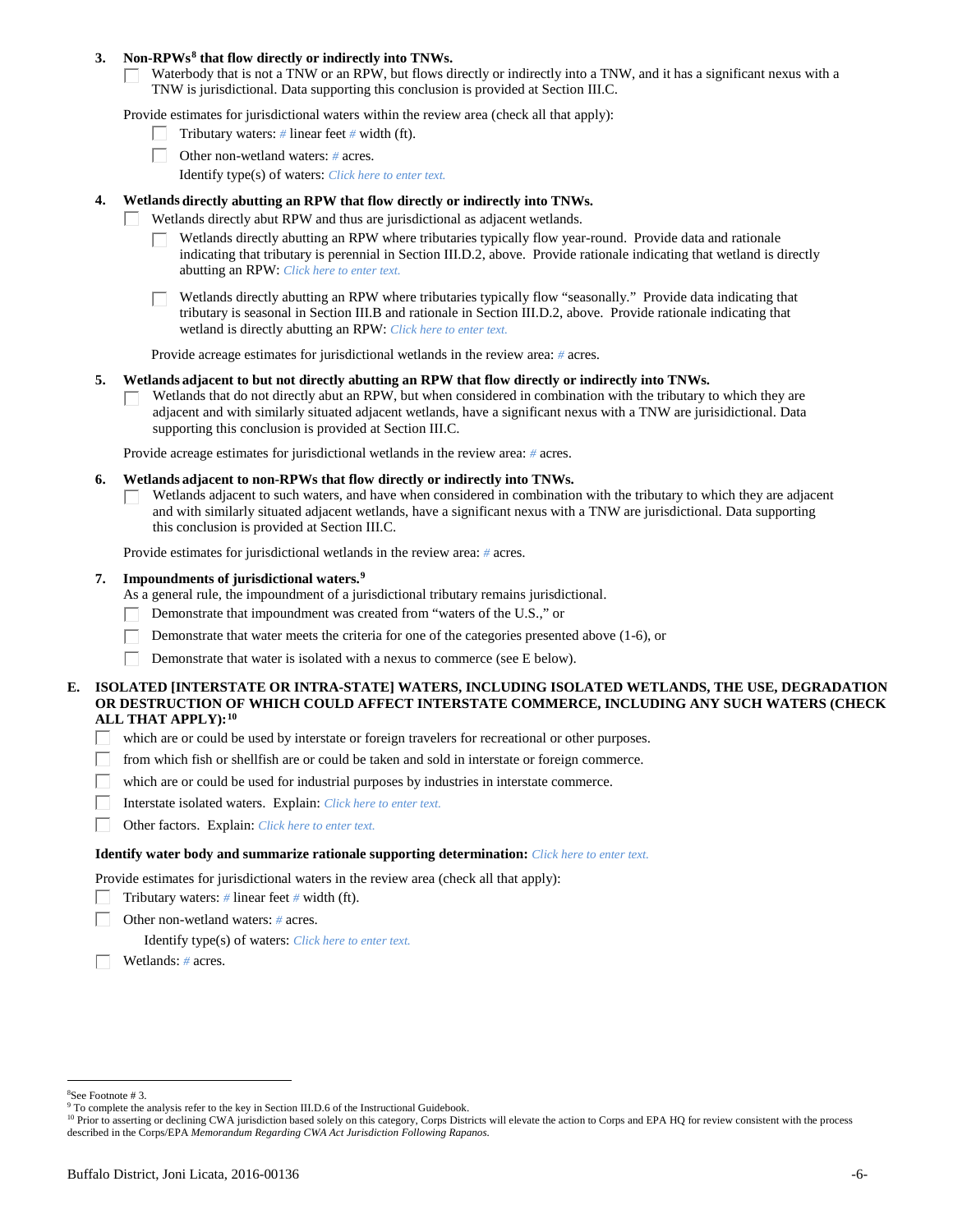| Е.                                                                                                                                                                                                                                                                                                                        |    | NON-JURISDICTIONAL WATERS, INCLUDING WETLANDS (CHECK ALL THAT APPLY):                                                                                                                                      |  |
|---------------------------------------------------------------------------------------------------------------------------------------------------------------------------------------------------------------------------------------------------------------------------------------------------------------------------|----|------------------------------------------------------------------------------------------------------------------------------------------------------------------------------------------------------------|--|
|                                                                                                                                                                                                                                                                                                                           |    | If potential wetlands were assessed within the review area, these areas did not meet the criteria in the 1987 Corps of Engineers<br>Wetland Delineation Manual and/or appropriate Regional Supplements.    |  |
|                                                                                                                                                                                                                                                                                                                           | L  | Review area included isolated waters with no substantial nexus to interstate (or foreign) commerce.                                                                                                        |  |
|                                                                                                                                                                                                                                                                                                                           |    | Prior to the Jan 2001 Supreme Court decision in "SWANCC," the review area would have been regulated based solely on the<br>"Migratory Bird Rule" (MBR).                                                    |  |
|                                                                                                                                                                                                                                                                                                                           | Ш  | Waters do not meet the "Significant Nexus" standard, where such a finding is required for jurisdiction. Explain: Click here to enter text.                                                                 |  |
|                                                                                                                                                                                                                                                                                                                           | П  | Other: (explain, if not covered above): Click here to enter text.                                                                                                                                          |  |
| Provide acreage estimates for non-jurisdictional waters in the review area, where the sole potential basis of jurisdiction is the MBR factors<br>(i.e., presence of migratory birds, presence of endangered species, use of water for irrigated agriculture), using best professional judgment<br>(check all that apply): |    |                                                                                                                                                                                                            |  |
|                                                                                                                                                                                                                                                                                                                           |    | Non-wetland waters (i.e., rivers, streams): # linear feet # width (ft).                                                                                                                                    |  |
|                                                                                                                                                                                                                                                                                                                           |    | Lakes/ponds: $# \, \text{acres.}$                                                                                                                                                                          |  |
|                                                                                                                                                                                                                                                                                                                           |    | Other non-wetland waters: # acres. List type of aquatic resource: Click here to enter text                                                                                                                 |  |
|                                                                                                                                                                                                                                                                                                                           |    | Wetlands: # acres.                                                                                                                                                                                         |  |
|                                                                                                                                                                                                                                                                                                                           |    | Provide acreage estimates for non-jurisdictional waters in the review area that do not meet the "Significant Nexus" standard, where such a<br>finding is required for jurisdiction (check all that apply): |  |
|                                                                                                                                                                                                                                                                                                                           |    | Non-wetland waters (i.e., rivers, streams): $\#$ linear feet $\#$ width (ft).                                                                                                                              |  |
|                                                                                                                                                                                                                                                                                                                           |    | Lakes/ponds: $# \, \text{acres.}$                                                                                                                                                                          |  |
|                                                                                                                                                                                                                                                                                                                           |    | Other non-wetland waters: # acres. List type of aquatic resource: Click here to enter text                                                                                                                 |  |
|                                                                                                                                                                                                                                                                                                                           |    | Wetlands: # acres.                                                                                                                                                                                         |  |
|                                                                                                                                                                                                                                                                                                                           |    | <b>SECTION IV: DATA SOURCES.</b>                                                                                                                                                                           |  |
|                                                                                                                                                                                                                                                                                                                           |    | A. SUPPORTING DATA. Data reviewed for JD (check all that apply - checked items shall be included in case file and, where checked and                                                                       |  |
|                                                                                                                                                                                                                                                                                                                           |    | requested, appropriately reference sources below):<br>Maps, plans, plots or plat submitted by or on behalf of the applicant/consultant: Location Map Supplied by the Applicant.                            |  |
|                                                                                                                                                                                                                                                                                                                           |    | Data sheets prepared/submitted by or on behalf of the applicant/consultant.                                                                                                                                |  |
|                                                                                                                                                                                                                                                                                                                           |    | Office concurs with data sheets/delineation report.                                                                                                                                                        |  |
|                                                                                                                                                                                                                                                                                                                           |    | Office does not concur with data sheets/delineation report.                                                                                                                                                |  |
|                                                                                                                                                                                                                                                                                                                           |    | Data sheets prepared by the Corps: Click here to enter text.                                                                                                                                               |  |
|                                                                                                                                                                                                                                                                                                                           |    | Corps navigable waters' study: Click here to enter text.                                                                                                                                                   |  |
|                                                                                                                                                                                                                                                                                                                           |    | U.S. Geological Survey Hydrologic Atlas: Click here to enter text.                                                                                                                                         |  |
|                                                                                                                                                                                                                                                                                                                           |    | USGS NHD data.                                                                                                                                                                                             |  |
|                                                                                                                                                                                                                                                                                                                           |    | USGS 8 and 12 digit HUC maps.                                                                                                                                                                              |  |
|                                                                                                                                                                                                                                                                                                                           | ∣✔ | U.S. Geological Survey map(s). Cite scale & quad name: Castile, New York USGS Quadrangle Map, Scale is 1:24,000.                                                                                           |  |
|                                                                                                                                                                                                                                                                                                                           |    | USDA Natural Resources Conservation Service Soil Survey. Citation: Click here to enter text.                                                                                                               |  |
|                                                                                                                                                                                                                                                                                                                           |    | National wetlands inventory map(s). Cite name: Click here to enter text.                                                                                                                                   |  |
|                                                                                                                                                                                                                                                                                                                           |    | State/Local wetland inventory map(s): Click here to enter text.                                                                                                                                            |  |
|                                                                                                                                                                                                                                                                                                                           |    | FEMA/FIRM maps: Click here to enter text.                                                                                                                                                                  |  |
|                                                                                                                                                                                                                                                                                                                           |    | 100-year Floodplain Elevation is: Click here to enter text. (National Geodetic Vertical Datum of 1929)                                                                                                     |  |
|                                                                                                                                                                                                                                                                                                                           | ⊽  | Photographs: $\Box$<br>Aerial (Name & Date): Click here to enter text.                                                                                                                                     |  |
|                                                                                                                                                                                                                                                                                                                           |    | Other (Name & Date): Ground Level Photographs Supplied by the Applicant.<br>or $\overline{\mathbf{v}}$                                                                                                     |  |
|                                                                                                                                                                                                                                                                                                                           |    | Previous determination(s). File no. and date of response letter: Click here to enter text.                                                                                                                 |  |
|                                                                                                                                                                                                                                                                                                                           |    | Applicable/supporting case law: Click here to enter text.                                                                                                                                                  |  |
|                                                                                                                                                                                                                                                                                                                           |    | Applicable/supporting scientific literature: Click here to enter text.                                                                                                                                     |  |
|                                                                                                                                                                                                                                                                                                                           |    | Other information (please specify): Click here to enter text.                                                                                                                                              |  |
|                                                                                                                                                                                                                                                                                                                           |    |                                                                                                                                                                                                            |  |

# **B. ADDITIONAL COMMENTS TO SUPPORT JD:** *Click here to enter text.*